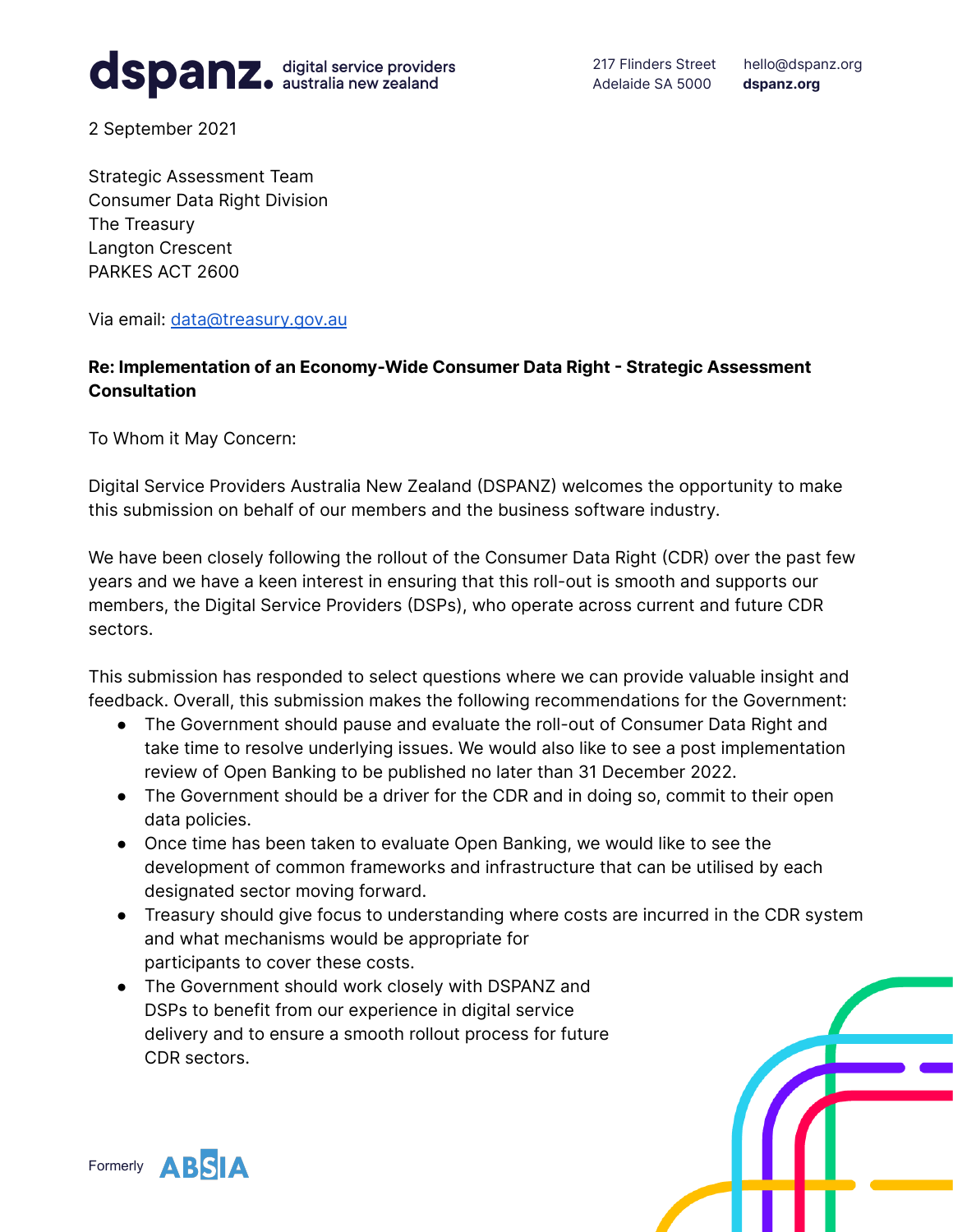We look forward to the release of the Government's CDR Implementation Roadmap to better understand what and when sectors will be designated so that key participants will be well informed about the work ahead of them.

DSPANZ would appreciate the opportunity to engage further on this submission. For further information, please contact Maggie Leese on [maggie@dspanz.org.](mailto:maggie@dspanz.org)

#### **About DSPANZ**

Digital Service Providers Australia New Zealand is the gateway for government into the dynamic, world class business software sector in Australia and New Zealand. Our members range from large, well-established companies through to new and nimble innovators who are working at the cutting edge of business software and app development on both sides of the Tasman.

Yours faithfully,

Simon Foster, President & Director, DSPANZ



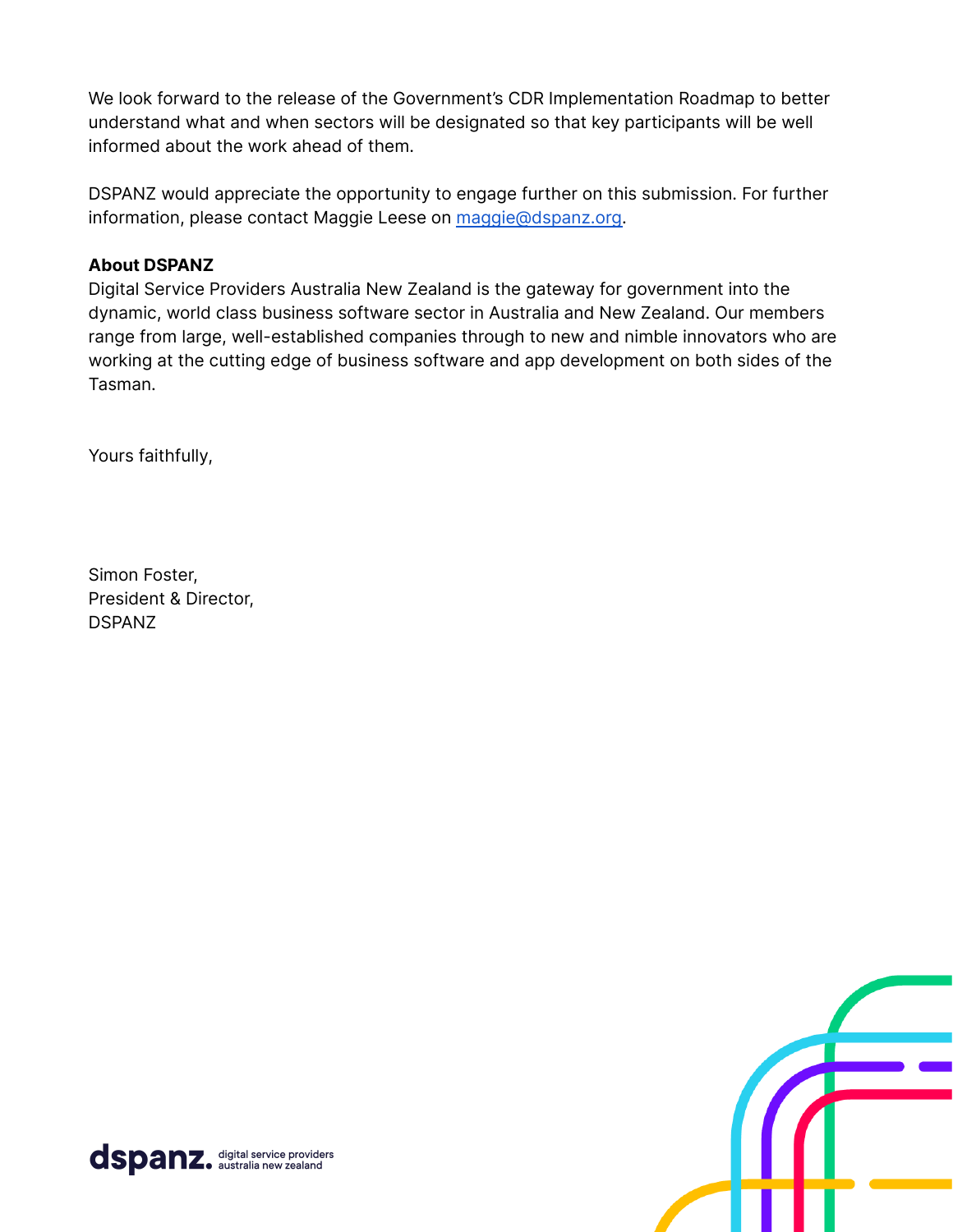With Open Banking being live for just over a year now, we have heard from our members and fintech, accounting and bookkeeping peers that now is the time to stop and pause to resolve issues with Open Banking and get this right before escalating the roll-out into other sectors. We agree with this view as while there have been a number of unintended consequences identified so far, we anticipate that there are many yet to be found.

A part of this pause should be the creation of a post implementation review to be shared no later than 31 December 2022. Moving forward, post implementation reviews should be conducted for each designated sector or dataset. These should be completed before moving to a new sector or dataset so that these sectors and datasets can learn from previous implementations.

## **1. Are there examples of use cases of particular life events of key consumer activities where access to consumer data within or across sectors could significantly improve consumer experience and outcomes? If so, how should such use cases be prioritised?**

DSPANZ believes that the following use cases should be considered in addition to those already included in the consultation paper:

- Cash flow forecasting
- Robo financial advice services
- Hiring staff
- Creating a new business
- Restructuring a legal entity
- Winding up a business

**6. What are the more useful datasets for designation or examples of specific compelling datasets which providers across sectors could especially benefit from? Are there richer opportunities for consumer benefits where datasets from multiple sectors are combined?** We encourage the Government to be a driver for the CDR program and in doing so, commit to their open data policies. The Government holds comprehensive amounts of personal data and they should be assessing which of these datasets could be suited to CDR designation. Making this data available could result in streamlined consumer services and the combination of this data with other CDR datasets could provide significant benefits to individuals.

#### **10. Are there other steps we could take to strengthen or develop the CDR regime to enhance the economy-wide roll-out?**

Once a pause has been taken to evaluate the implementation of Open Banking and to resolve any issues, we would like to see the development of common frameworks and infrastructure that can be utilised by each designated sector. We believe that the creation or implementation of the following would make it much easier for data holders, ADRs and consumers to participate across multiple CDR sectors:

- Common approaches to data harmonisation and formats
- Common API structure and centralised listing of all APIs (regardless of sector)